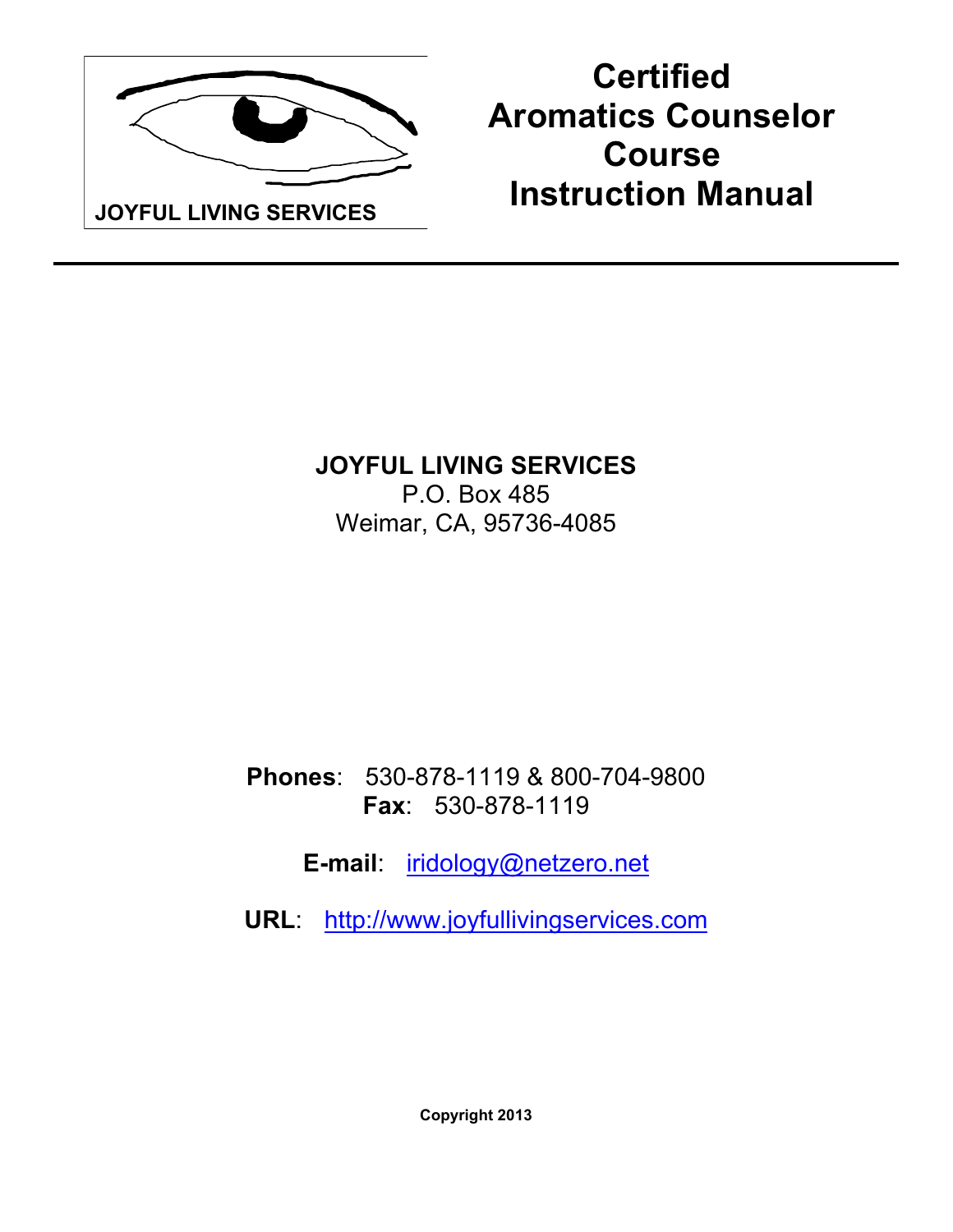

# **Certified Aromatics Counselor Course Rules & Conditions**

- 1. To be a part of this course you need to print each session. Be sure to write your name, telephone, e-mail address, and shipping address at the top of each page of **the Question and Answer page before you e-mail it back to us for grading. You will receive a Question and Answer session at the end of each session. E-mail it to us at sacredeartharomatics@hotmail.com. There is no time limit as to when the Question and Answer session must be completed. However, we do recommend that you complete each session within the week you receive it so you do not get behind in the study**.
- 2. To be eligible for Certification you must complete all 16 sessions of the online course. You also need to let us know that you want to become certified. At the end of the 16 sessions you will be given a test. You must give correct answers to 80% of the questions in **the Test**. Scores are **not** averaged for an overall grade.
- 3. You must not loan, sell or reproduce this online course in any form. **To do so is cause for expulsion from certification from Joyful Living Services**. This provision is to protect the integrity of the certification. Such protection is further assured by periodic rotating and changing of the questions.
- 4. You must not edit or share the instruction sessions or test. You must e-mail or fax your Question and Answer session to us as well as the final test where they are maintained as part of your permanent file.
- 5. In the event of failure: If you should fail the final test, you may repeat the test after a wait of 30 days. There will be a re-examination fee of \$15.00 to cover the costs of new materials, regrading and filing. Should you fail on this second attempt, you must then wait 60 days before making a third attempt. These mandatory delays are for the purpose of continuing study and preparation on your part.
- 6. When you have completed all sixteen sessions and question and answers, you will receive a bound final test. You must fill out the box at the bottom of the First Page of the Test Packet and have it notarized. There is a notarization form provided.
- 7. There is no time limit on the completion of this Online Course. Most candidates are full-time practitioners with little time to be able to rush through this course. So please take your time and get it correct the first time.
- 8. You may drop the online course at any time by notifying us. No refunds will be given if the course is dropped in the middle of any given month.
- 9. If you have any questions at any time, please e-mail your questions to sacredeartharomatics@hotmail.com, or call us at 970-639-0448. We will answer your questions and spend as much time as necessary to help answer your questions.
- 10. The time you need to study and answer the questions for each session will vary on the amount of iridology you already know and understand and the amount of information we decide to send you. Each session can take you anywhere from one-half to three hours but should not take you longer than three hours to study and answer the question and answer.
- NOTE: Joyful Living Services reserves the right to change the test questions for any test repeated.
- NOTE: All information regarding a candidate's grades, or the fact of any failures, is kept strictly confidential and is not released to any person.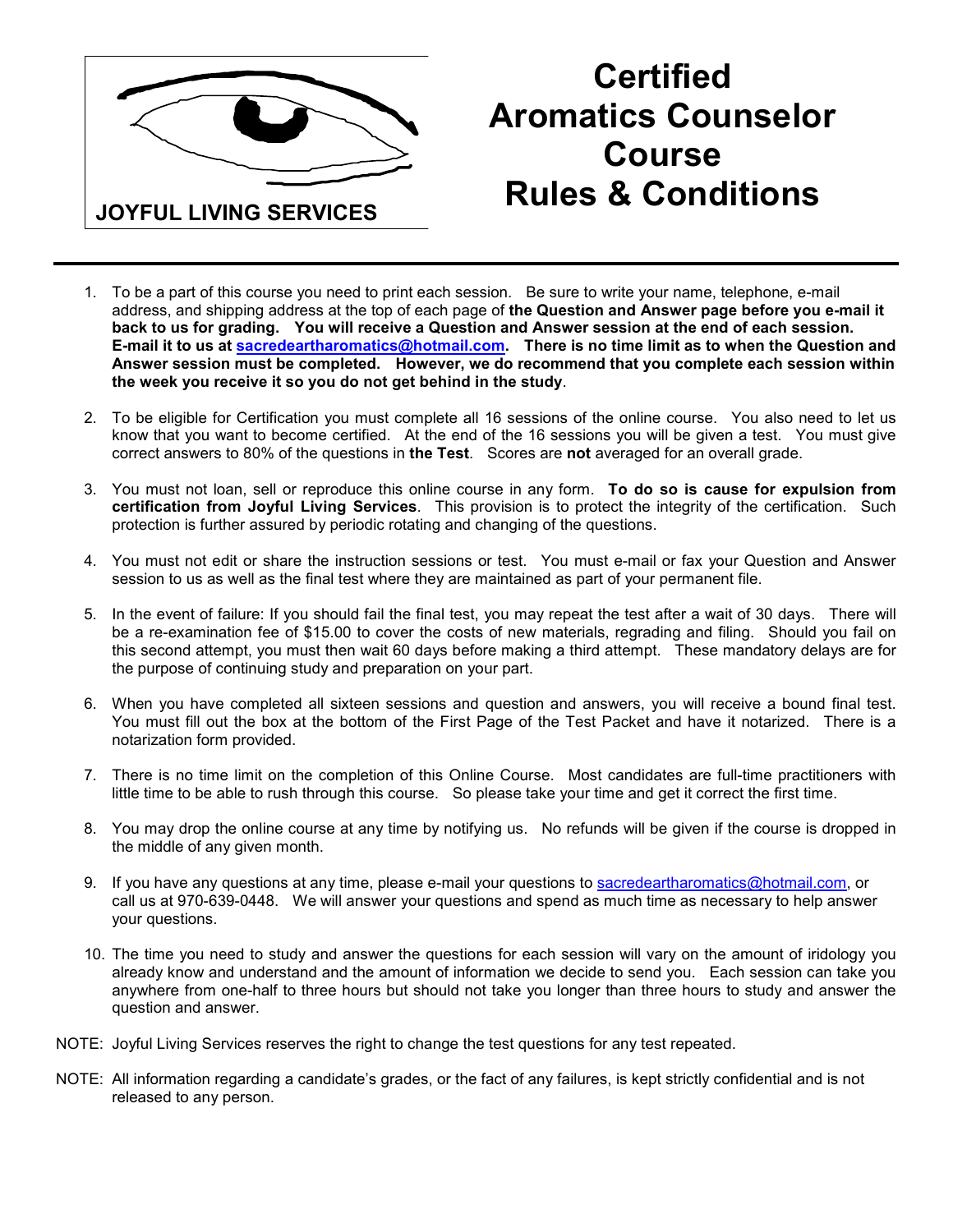#### **CERTIFIED AROMATICS COUNSELOR COURSE - SESSION 1:**

- **ABOUT THE INSTRUCTOR**
- **COURSE OVERVIEW**
- **COURSE DEFINITION**
- **COURSE SCHEDULE**
- **INTRODUCTION**

# **About The Instructor**

Cindy Gould runs her alternative health business through Sacred Earth Aromatics. She has spent most her life studying alternative health through herbs, essential oils, chemical free products, and healthy eating. Cindy is a certified Holistic Health Practitioner, and has been practicing for over 30 years. Cindy has studied Essential Oils, attended a C.A.R.E or Center for Aromatherapy Research and Education 3 day intensive with Certifications of Completion and Certified in Spiritual Aromatherapy. Cindy believes that knowledge is power which helps change our lives and the lives of those around us. Cindy has made products for over 25 years using herbs and essential oils. Cindy's qualifications include:



- Certified Holistic Health Practitioner
- Bachelor Degree in Spiritual Healing
- Certified Spiritual Aromatherapist
- Certified Meditation Instructor/Coach
- Trained in Raindrop and Vita Flex via C.A.R.E
- Certified Life Therapy Coach Life Coach
- Certified Belief Therapist Bible Based Therapy
- Herbalist
- Registered Healer International Natural Healers Association
- Certified Vision Board Counselor/Coach
- Christian Reiki Master/Teacher
- Certified Crystal Healing

For questions about the course, contact Cindy at sacredeartharomatics@hotmail.com

# **Course Overview**



This course runs for 16 weeks online. It contains 16 lessons on the web. The files are in PDF format and are ready to download. You will receive a certificate at the end of this course. There is homework with each session and there is a test at the end of the course. The homework and test will be graded as you turn them in. They will need to be mailed, faxed, or e-mailed to us. This course is on your own time so you can complete the lessons at your own pace. If you are going on vacation, are ill, or don't have the time every

week to read the lesson and complete the homework you will not be penalized. Because this course is online and is on your own time, you are responsible for turning in your homework when it is done. You will receive your certificate once all the homework has been turned in and once your final exam is graded and passed.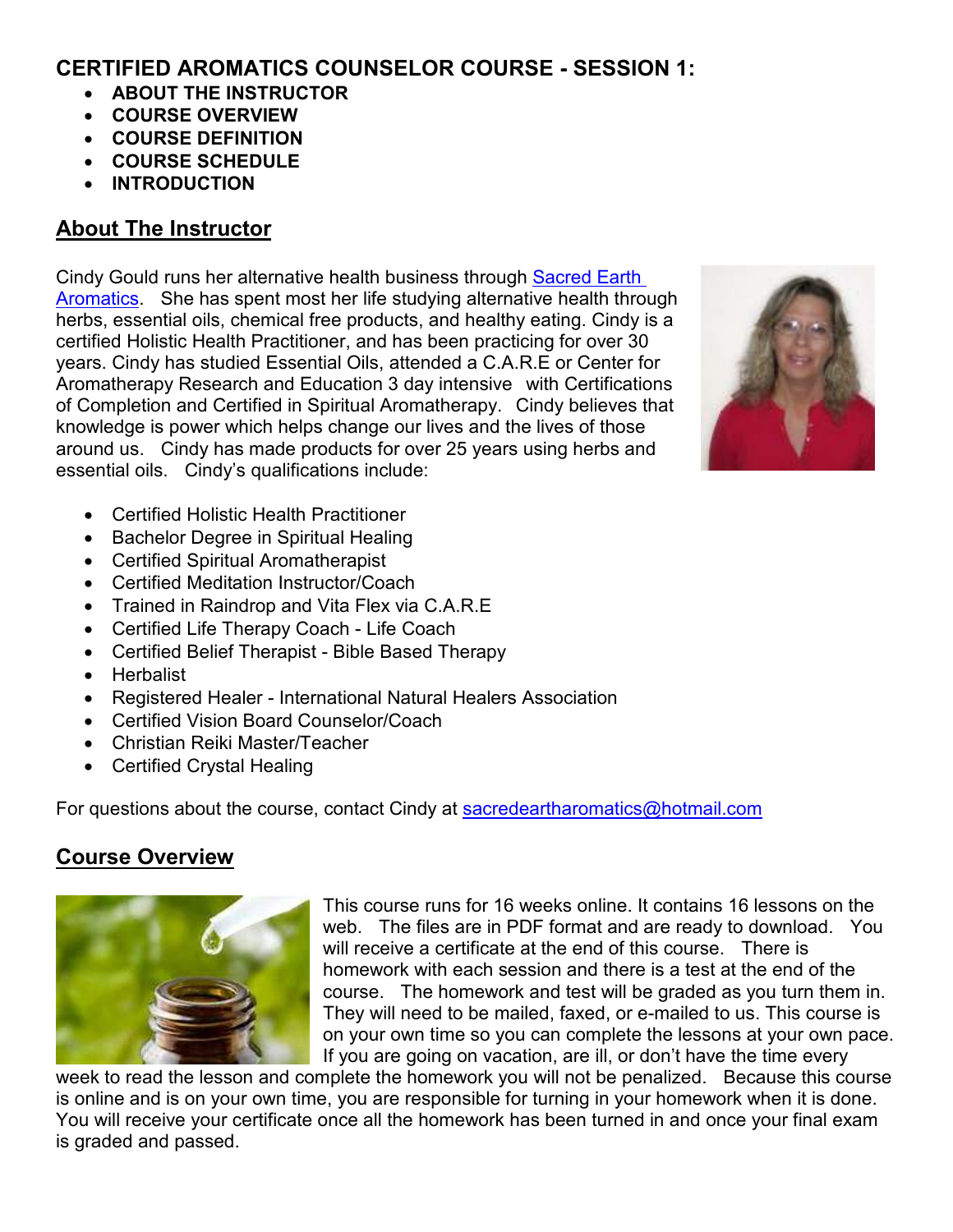# **Course Definition**

An essential oil is a concentrated hydrophobic liquid containing volatile aroma compounds from plants. Essential oils are also known as volatile oils, ethereal oils or aetherolea, or simply as the "oil of" the plant from which they were extracted, such as *oil of clove*. An oil is "essential" in the sense that it carries a distinctive scent, or essence, of the plant. They are used in perfumes, cosmetics, soaps and other products, for flavoring food and drink, and for adding scents to incense and household cleaning products. Various essential oils have been used medicinally at different periods in history. Interest in essential oils has revived in recent decades with the popularity of aromatherapy, a branch of alternative medicine that claims that essential oils and other aromatic compounds have curative effects. Oils are volatilized or diluted in a carrier oil and used in massage, diffused in the air by a nebulizer, heated over a candle flame, or burned as incense. This course is designed to teach you about essential oils and how to use them to improve your health and the health of others.

#### **Course Schedule**

- Session 1: Course Overview and Introduction to Essential Oils
- Session 2: Using Essential Oils
- Session 3: Fixed Carrier Oils
- Session 4: Nut Butters and Waxes
- Session 5: Natural Preservative
- Session 6: Prepare Your Own
- Session 7: Animal Care
- Session 8: Baby and Children
- Session 9: Chemical Free Home and Cleaning
- Session 10: Skin Types
- Session 11: Masks, Facial Steams, Herbal Baths, Infused Oils, and Soaps
- Session 12: Healing Bath Oils and Bath Gelee
- Session 13: Herbal Tinctures
- Session 14: Body & Facial Scrubs, Lip Balms, Lotions, Creams, Salves and Ointments
- Session 15: Herbal Vinegars and Glycerites
- Session 16: Essential Oils for Energy Healing
- Session 17: Suppliers
- Session 18: Final Exam, Certification, and Class Evaluation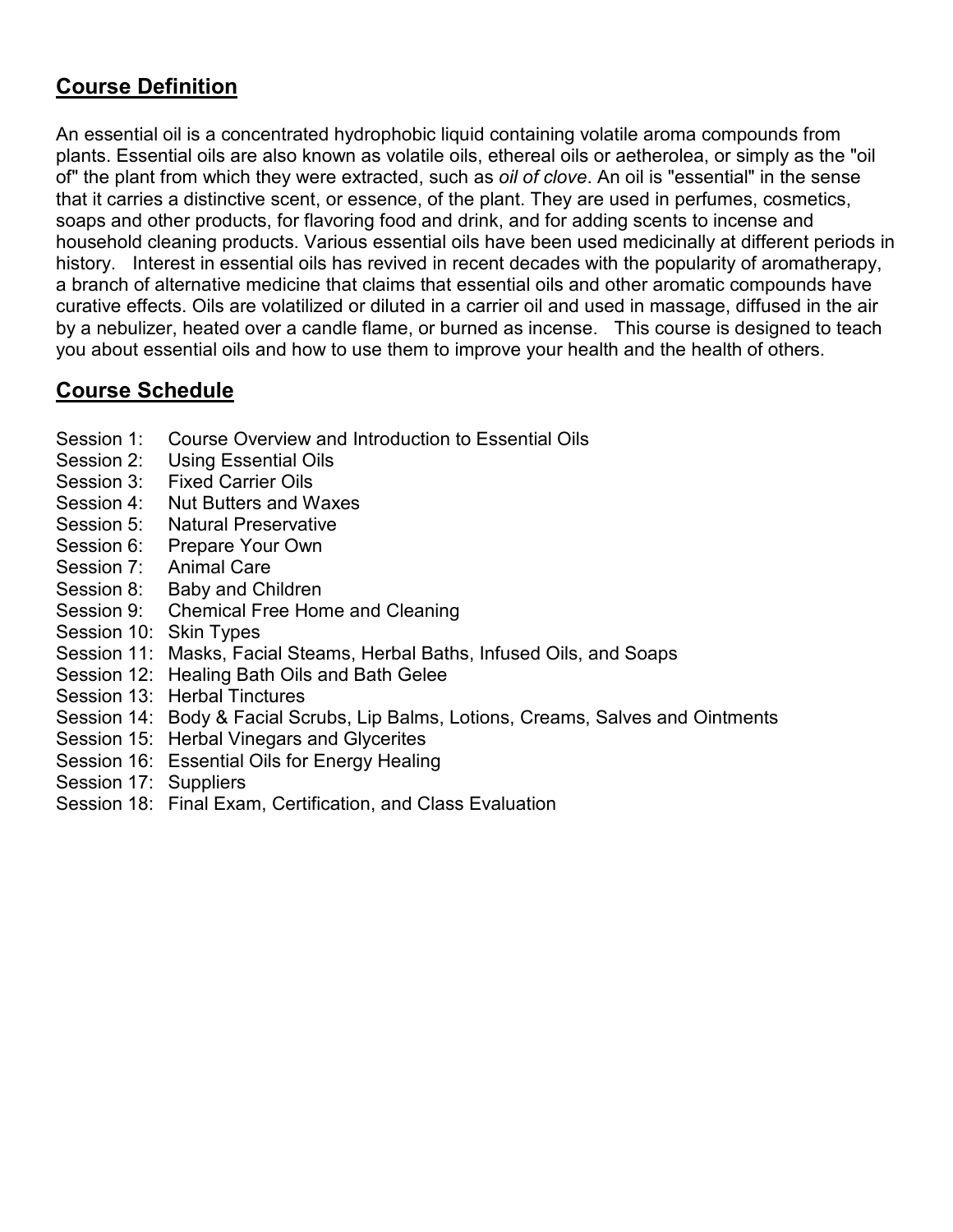#### **Introduction to Aromatics**

Aromatic "essence" of a plant or Essential oils often called the "life blood" of the plant are obtained from: grass, buds, branches, peels, needles, leaves, seeds, bark, resins, gums roots, fruits, flowers, spices and herbs. Due to the small molecular structure of Essential Oils they are easily absorbed through the skin. Essential oils can be used to balance the emotions, ease sore muscles and clear congestion. They are considered a complimentary method to assist us in maintaining our health through body, mind and spirit. To fully understand just how quickly and essential oil is absorbed peel and slice a clove of garlic, rub that garlic on the large toe. Note how quickly you can taste the garlic in your mouth.

#### **Brief History**

The use of Aromatic plant material and Essential Oils have been used for over 2000 years BC. Although the extraction methods have been improved upon the concept still remains the same, using essential oils whether through inhalation or anointing.

Aromatic plants were used as an original healing method. There are over 500 references in the Holy Bible to "aromatic essence" being used to anoint the sick. In Exodus 30:36 Christ gave Moses the recipe for the Holy Anointing Oil which included Frankincense and Myrrh. The Egyptians burned resin as an offering to their Gods. Religious leaders used essential oils and aromatic plants during prayer and spiritual practices. Even today the Catholic church burns incense during some services.

Madam Marguerite Maury (1885-1968) focused mainly on the medicinal and skin care benefits of using essential oils. She began diluting the oils and applying or massaging them into the skin. Madam Maury then developed a massage technique of applying essential oils along the nerve centers of the spine. Because she chose her oils based on the emotional as well as the physical needs of her clients she began to see results. Her techniques helped to improve the body and the mind as well as improvements in the skin of her clients.

There are many benefits of Aromatic Essential oils today. By learning to use Essential oils it can open up a whole new world of chemical free living. Please understand this course is not intended to diagnose or prescribe Aromatic Essential oils, but rather to educate you on the many uses available to you today.

Essential oils today are gaining in popularity with many being used in the cosmetic industry, the food industry, soap making, beverages, candles, toothpaste just to name a few. Massage therapy incorporates the use of essential oils as a means to relax the muscles and calm the mind. They are also being used in Corporate offices in Japan piped through the duct system to help their employees remain alert while at work. Hospitals currently are exploring the use of Essential oils in emergency rooms and throughout the hospital. Illness & stress is reduced.

Toxins more than ever before bombard us with the use of synthetic chemicals & fragrance. They can be found in our drinking water, our food supply, incorporated into our fibers used to make our clothing, plastics that contain our milk and bottled water, personal care, baby care, to the supplements we take internally.

Although we cannot eliminate synthetic chemicals completely, we can minimize the use and therefore the toxic effects. Our homes are actually of the most toxic place to be. The use of chemicals in cleaning products combined with the fact that windows are usually closed, our carpets contain chemicals, paint contains chemicals and we breath these in on a daily basis.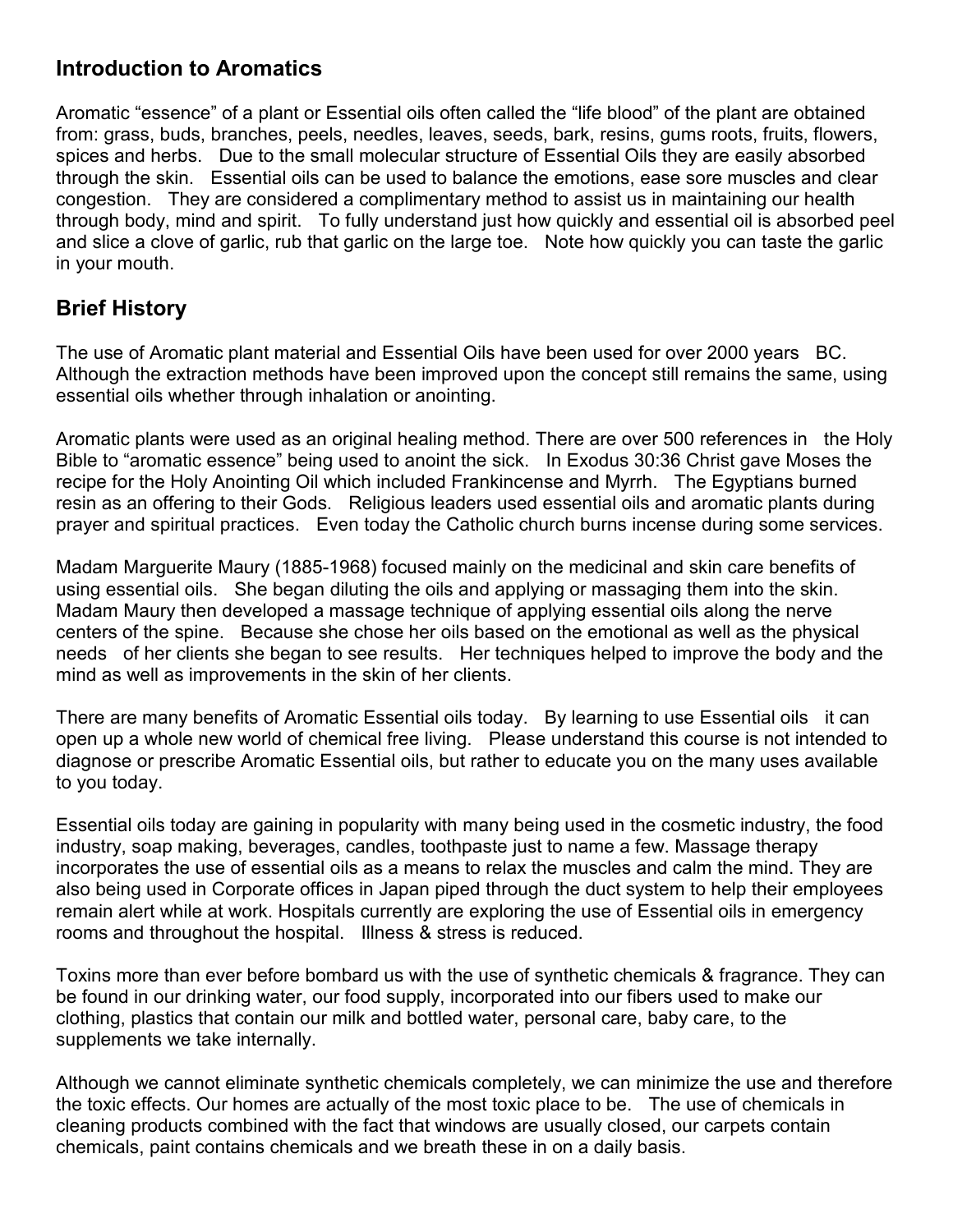The use of parabens in personal care products has been shown to be hormone disruptors as well as being found in tumors of breast cancer patients.

I cannot stress enough the importance of purchasing 100% pure essential oils from a reputable supplier that you can trust and preferably wild crafted and organic. So many oils on the market today are adultered with synthetic chemicals and extenders. Adultered oils are not safe, theyare poor quality and nothing more than perfume oil. They contain no therapeutic value and can cause reactions due to the use of synthetics. Although Essential oils might seem ratherexpensive, they are very cost effective and well worth the money when you consider they are from plants and not a created or altered in a lab. Quality is the key to having an enjoyable experience with the therapeutic benefits that organic oils can provide.

When you begin to work with Essential oils you must remember that "LESS IS MORE", please do not fall into the thinking that if you use more you will see results quicker, far from the truth. Because Essential oils are highly concentrated plant material you only a need a very small amount to see results. It only takes 1-2 drops in a teaspoon of oil.

There are specific safety guidelines that you MUST follow when working with Essential oils to avoid any adverse reactions. Each essential oil has numerous constituents or chemical compounds which makes them complex and multidimensional. One oil with it's many constituents can have several effects on the body. Essential oils are beautiful aromatic healing substances if used correctly and with respect. The constituent or chemical compound is what gives an essential oil it's therapeutic value ex: reduces inflammation. Each essential oil will have a profile which shows it's Latin name, botanical name, origin – region where it was cultivated, active constituents, therapeutic action, common name, parts used (leaves, flowers), any contraindications or cautions. When used responsibly and following the safety guidelines, and any contraindications it will help you to be successful in your choices of application.

It is always wise to perform a skin patch test when beginning with any new oil. This is especially beneficial if anyone has any known allergies. Simply apply to the wrist or forearm 1 drop essential oil diluted with a 1 drop carrier oil and leave for a few hours. Check the area to see if there is any irritation, redness, itching or burning. If you see any of these it is best not to use the oil. When in doubt always do a skin patch test before you begin application.

# **Safety Guidelines**

- N Always keep out of reach of children.
- N Avoid contact with the eyes and inside the ears.
- N Do Not apply Photo-toxic essential oils prior to sun exposure
- N Avoid prolonged use of the same oil to avoid sensitization
- N Never take an Essential Oil internally unless advised by a Medical Professional
- N Never use Essential oils undiluted
- N Do a skin patch test if in doubt of a possible reaction
- N Always store essential oils in dark bottles away from sun to limit rancidity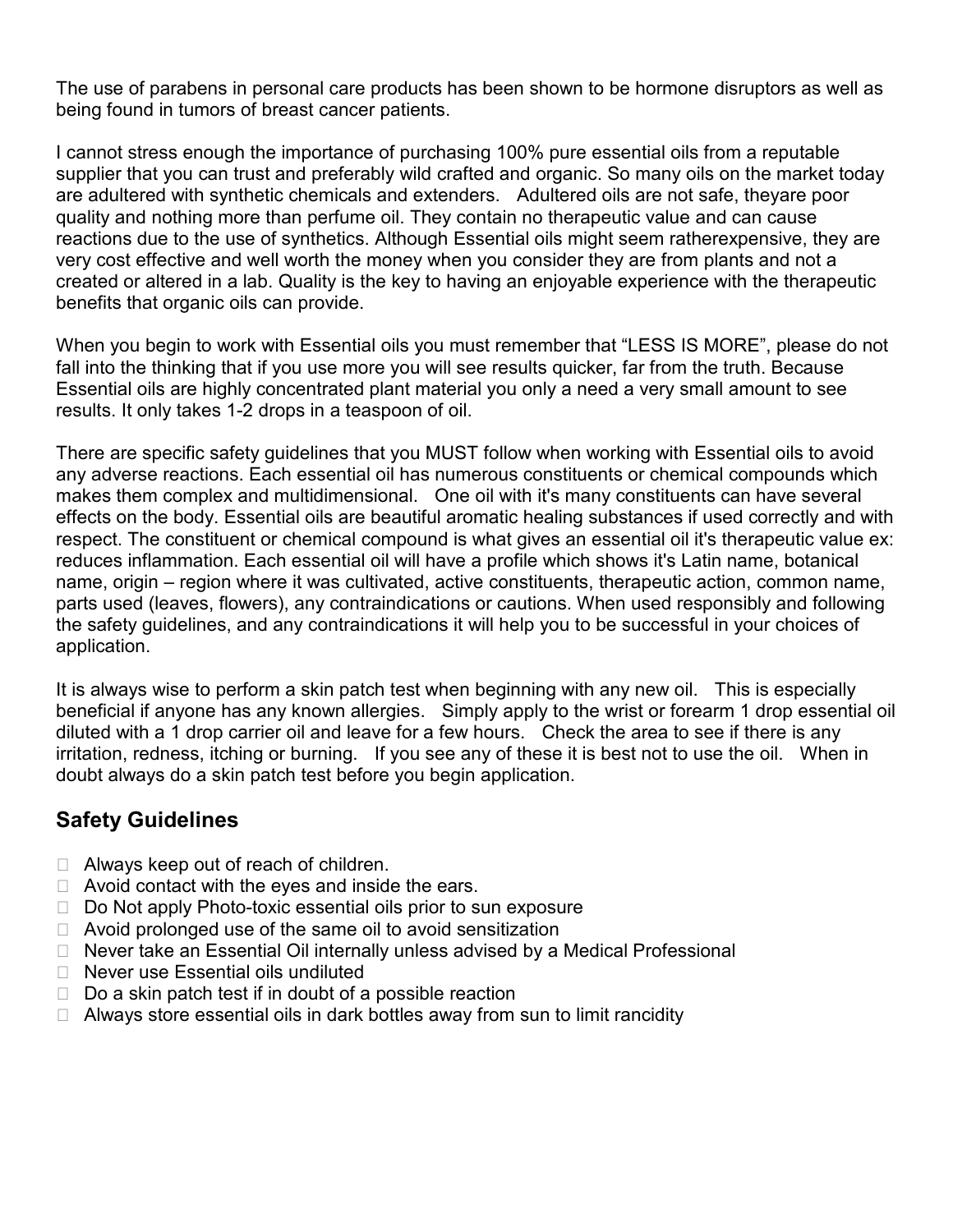#### **Constituents of Essential Oils**

Alcohols: Generally end in "ol"

Common: Geraniol, linalol, menthol Keywords: antiseptic, antiviral, germicidal, bactericidal. EO examples: neroli, beramot, sandalwood, sweet marjoram

Aldehydes: Generally end in "al"

Common: citral, citronellal Keywords: antifungal, anti-inflammatory, antiviral, sedative, disinfectant Caution: Avoid in Pregnancy. May cause irritation to mucous membrane & skin EO example: lemon balm, lemongrass, eucalyptus citriodora

Esters: Generally end in "ate"

Common: linlyl acetate, geranyl acetate, benzyl acetate Keywords: antifungal, antimicrobial, sedative EO example: roman chamomile, geranium

#### Phenols: Generally end in "ol" or "ole"

Common: eugenol, thymol, carvacrol Keywords: stimulant, antiseptic, disinfectant, topical analgesic Cautions: Do not use undiluted. High or prolonged use may cause liver toxicity EO example: oregano, thyme, clove Non Toxic Phenols: fennel anethole, tarragon estragole

Ketones: known to be toxic. Powerful - aggressive towards mucous

Common: Thujone

Keywords: anticatarrhal, expectorant, vulnerary

Cautions: Use with extreme care. Highly toxic. Never Internally. Avoid if pregnant or breast feeding, epilepsy or high blood pressure. EO example: thujone, mugwort, tansy

Terpenes: Broad spectrum

Common: limonene, pinene, chamazulene Keywords: anti-inflammatory, antiviral, antiseptic, bactericidal EO examples: nutmeg, cardamon, petitgrain

Sesquiterpene:

Keyword: analgesic, antiseptic, hypotensive, anti-spasmodic, anti-inflammatory Common: farnesene, chamazulene EO Example: German Chamomile, Basil, Yarrow

Monoterpenes:

Keywords: analgesic, expectorant, stimulant, bactericidal Common: d-limonene, pinene EO examples: cypress, juniper, pine

There is much to learn about essential oils and their constituents, but with practice you will begin to relate each oil to the properties and constituents. Try buying a single oil from each constituent group above with the exception of the ketones. With a marker label the oil noting it's main constituent example: "E" on geranium for Ester. Purchase testing strips and add 1 drop essential oil to the testing strip, use only one oil at a time. Smell the oil everyday for several days noting the changes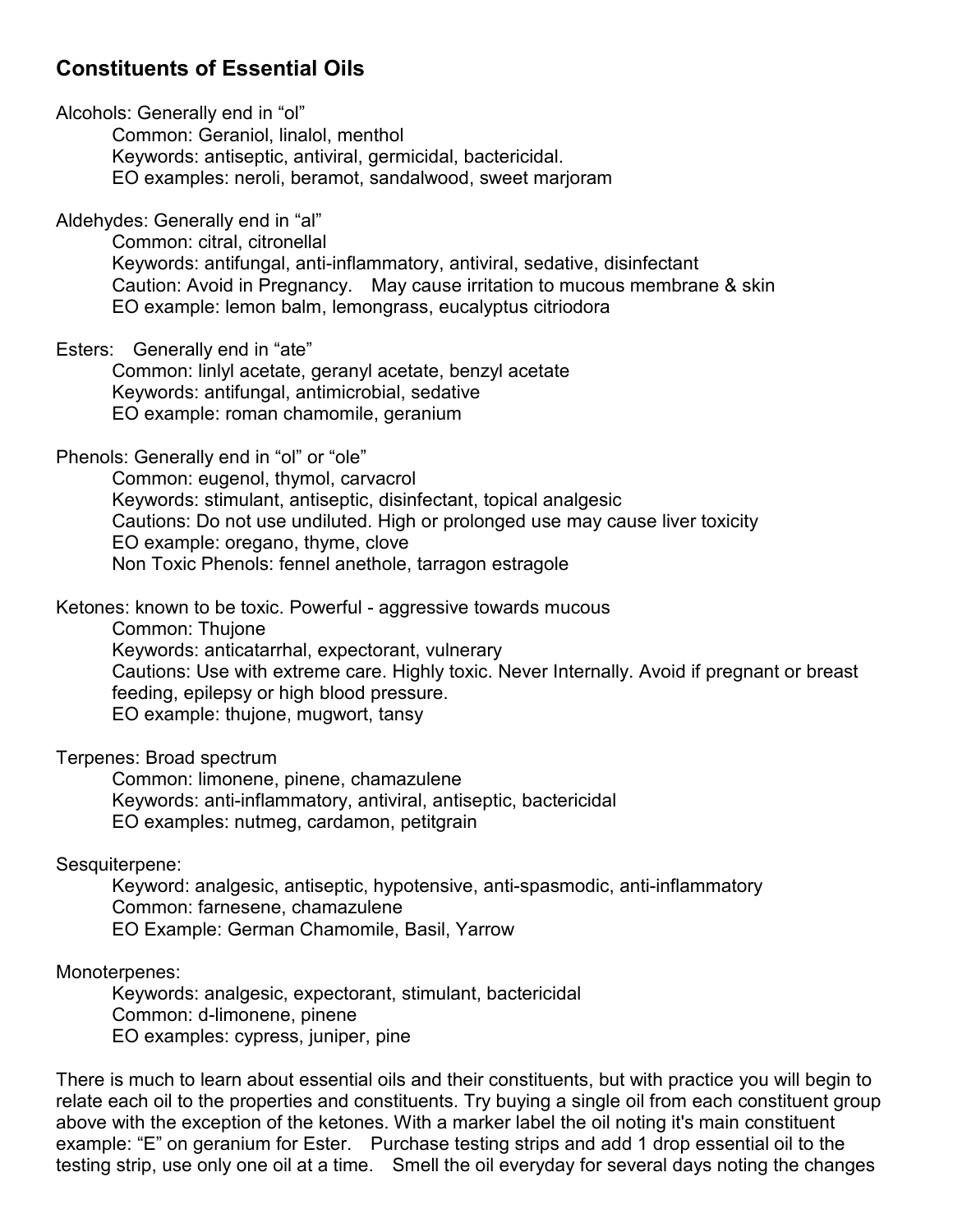your nose detects. Take time to learn the constituents and their therapeutic actions. Use note cards to record the therapeutic values and main constituents. Be sure to keep a notepad of your experiences, how you used the essential oil and the results you obtained. If it helps you can buy the little round sticky notes and put them on the cap of each essential oil. Never store essential oils in plastic they can dissolve it, essential can also cause rubber to begin to melt.

# **Distillation**

# **Water Distillation**

Used with dried plant material that will not be damaged during the boiling process. Gum. Wood chips and needles are placed with water in a chamber, it is then heated until all the plant material is liquified. One example is turpentine gum.

# **Steam & Water Distillation**

Used for fresh or dried plants that will not be destroyed by boiling. The plant material is put on a grid and the water level is just below the grid. This process allows the steam to pass throughout the plant materials. This method is a cool low pressure method and is used cinnamon and clove.

#### **Direct Steam Distillation**

Higher pressure is used on plant materials such as wood, seeds and roots. These materials are generally fresh, they also are placed on a grid in a distilling tank. Steam is then forced through the material and the oil droplets are carried through a vapor pipe to a condensing chamber where it is collected.

# **Cold Processed**

This method is used for citrus. The fruit is rolled or expressed using sharp needle like objects puncturing the oil glands. Similar to the oil that squirts out when you peel an orange. Once punctured the peel is then pressed, sprayed with water and the oil is then separated and skimmed off.

# **Solvent Extraction**

This method is most widely used with delicate flower petals. Unfortunately some use petroleum as an extraction solvent which is toxic, others use hexane, ether or benzene. These solvents are mixed with the flowers until completely dissolved. Because it contains insoluble waxes and pigments it is then frozen to separate the two. The solvent is then removed by vacuum pressure. This process goes from concrete to absolute, they are highly concentrated, however solvents may still be in the final product.

#### **Measurements Depending on Thickness of the Oil**

- N  $6 t =$  roughly 600 drops = 30 ml. Or 1 oz
- N  $3t =$  roughly 300 drops = 15 ml or  $\frac{1}{2}$  oz
- N 1.5 t = roughly 100-150 drops = 13.5 ml or  $\frac{1}{4}$  oz
- N 1 t. = roughly 100 drops = 5 ml or  $1/6$  oz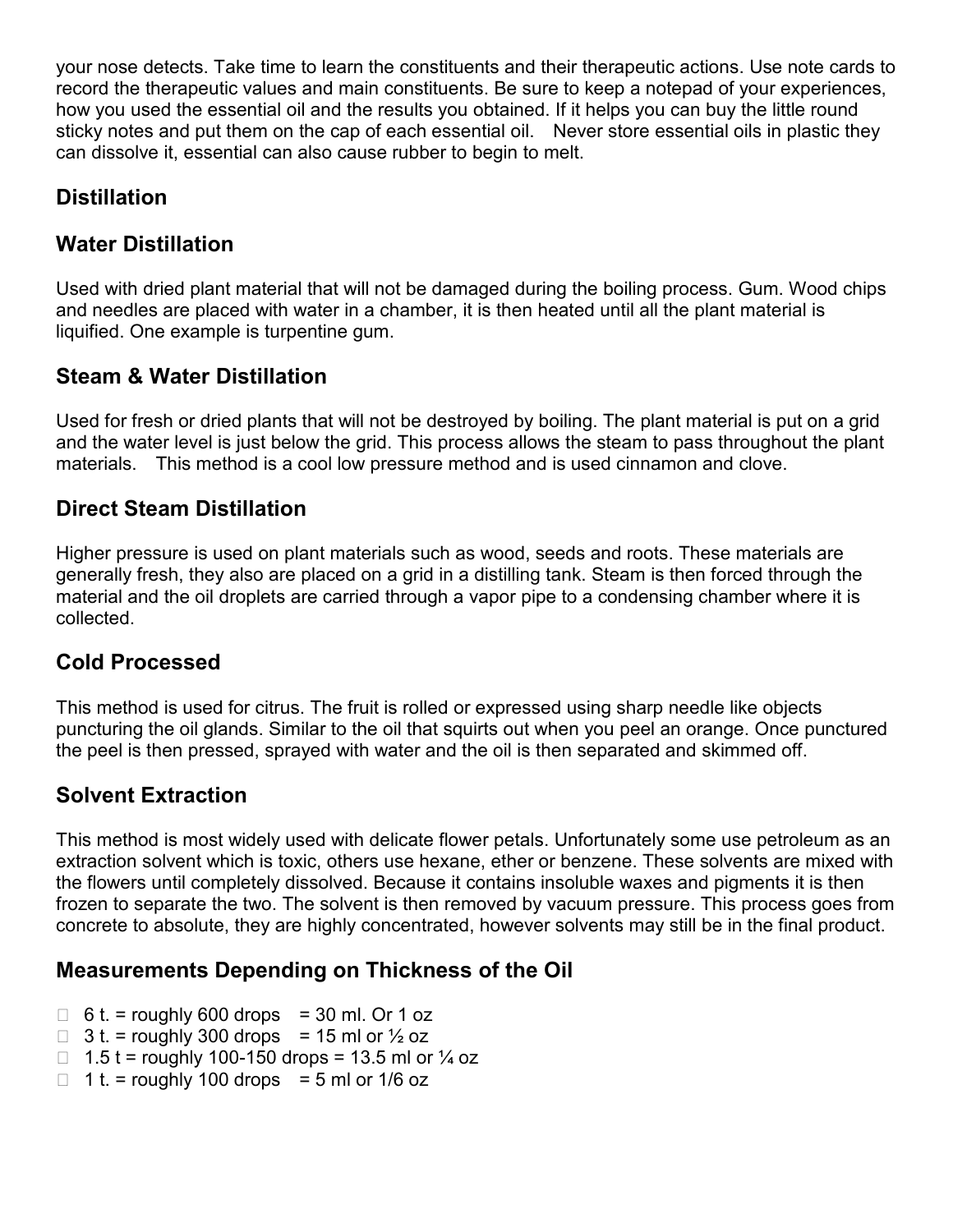# **Dilution Guidelines**

- N 0-2 years: 1 drop EO to 100 drops carrier
- N 2-3 years: 1 drop EO to 5 drops carrier
- N 3+ years: 1 drop EO to 1 drop carrier 50/50
- N elderly: 1 drop EO to 3 drops carrier 25/75

Mix your essential oils with the carrier then use 1-2 drops of the mixture for application. Avoid mineral oil or baby oil, these are absorbed through the skin and enter the blood stream destroying fat soluble vitamins as it is metabolized. Use pure cold pressed natural organic carrier oils.

# **" The Whole is Greater than the Sum of it's Parts"**

Chemical compounds in Essential Oils work in a synergistic way to produce the desired therapeutic outcome. These chemical compounds and their therapeutic value depend a great deal on: The region they are grown in, the soil they are grown in, the seeds used, use of any herbicides, pesticides or insecticides, cultivation, the distillation process and the temperature used. Any or all of these variables can alter the chemical compounds. Scientist may be able to recreate the aroma of an Essential Oil, but they cannot replicate the therapeutic actions due to the amount of constituents in each oil. If you isolate and remove a single constituent like lynolol acetate you will not have the same therapeutic action as you would with the whole complete oil.

Essential oils have several if not many therapeutic actions and can be used for a variety of applications. When you look at a profile of essential oils you see the constituent and the therapeutic actions. Essential oils have a Major chemical compound, a secondary chemical compound and passive chemical compounds. Let's take for example Eucalyptus Radiata: chemical compounds: oxide 1,8 cineol (60-72%) major constituent known for it's expectorant properties, monoterpenes (24%) secondary active constituent it has stimulating and soothing properties, aldehydes (8%) passive constituents know to be bactericidal and analgesic. Contained within all essential oils are the major active constituent, the secondary active constituent and the passive active constituents. With any of these removed you can no longer expect the same therapeutic actions. This is where you would need to know the active constituent, essential oil high in phenols or ketones have to be diluted. These oils can cause what is know as a "hot" reaction or rubefacient action on the skin.These oils will cause a burning sensation and redness to the area of application. If for some reason you do apply a "hot" oil on the skin simply and immediately add a carrier oil directly on the area on top of the essential oil. This will stop the burning sensation.

Never underestimate the power of your own intuition, still small voice, your sense of smell, or that gut instinct. Our bodies have a wonderful and mysterious way of knowing exactly what it needs. Ayurveda medicine teaches us that if we sit down to eat an 8 course meal and only 4 of those foods sound good, then those are the ones your body needs most.

I would highly recommend taking Muscle Testing through Joyful Living Services, these techniques can help in the same way as they do with herbs. This form of listening to the body and letting it guide you towards it's need, can help you when it comes to choosing a single oil or oils for blends. Another method is to inhale the oil, take mental notes on the aroma. Is it pleasing or not, does it make you feel peaceful, calm, happy or does it make you feel excited. Don't fall into the trap of "if you do not like the aroma then that means you need the oil the most" not true. The pungent aroma of an oil when mixed with others can be unnoticeable. Start slow with a few drops so you don't waste your oils on blends you do not like.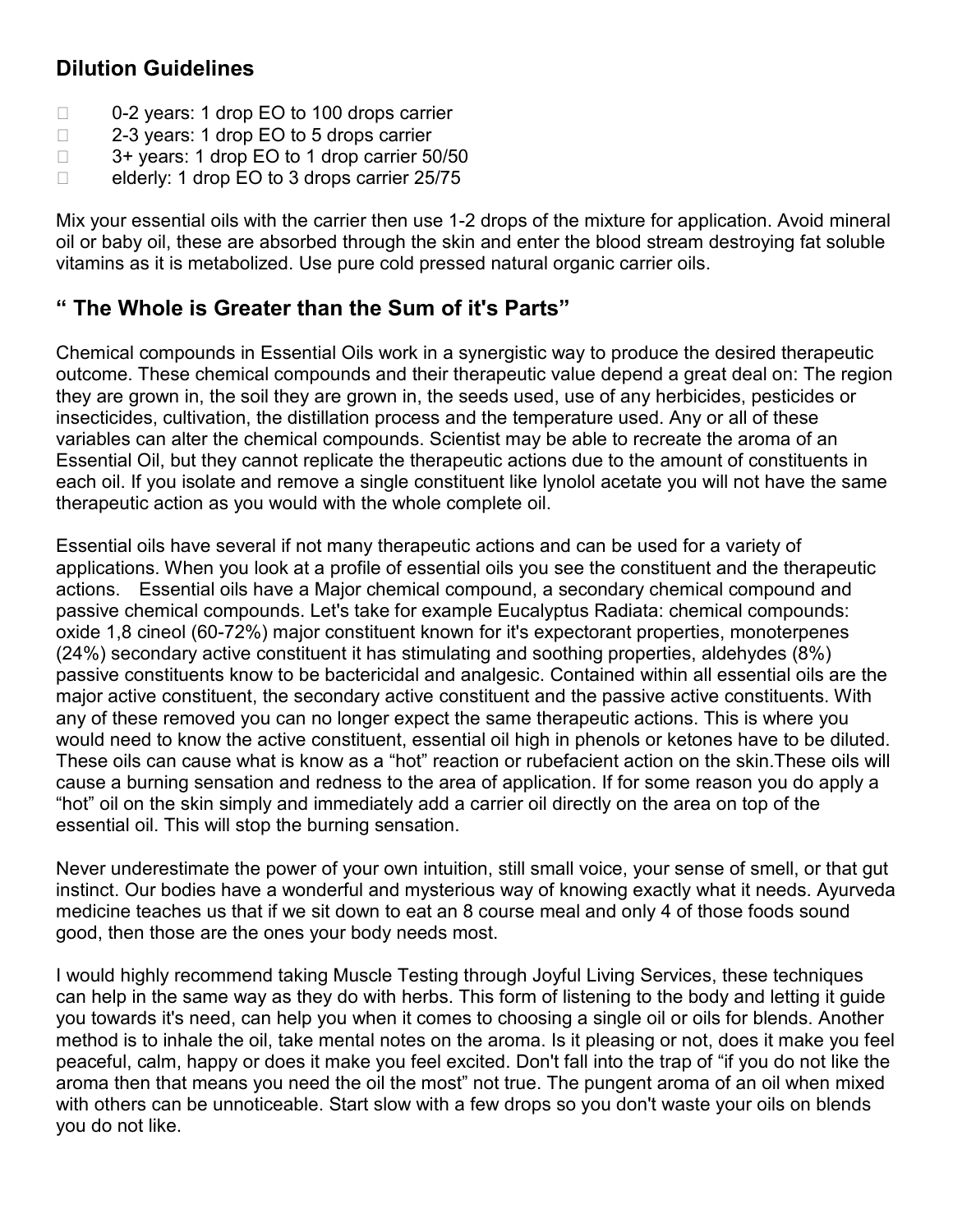You cannot use the terms "cure" or "can heal" when it comes to Essential oils, it is highly illegal and irresponsible. Essential oils, herbs or modern medicine cannot cure, only God can so you need to be very careful with your wording, you are not a Licensed Medical Professional. Check with your State on the regulations of alternative therapies.

Alternative therapies are a wonderful and excellent way to help us assist our bodies in remaining healthy. If we feed our bodies with proper nutrients, our mind with quality uplifting positive thoughts and our spirit with moral teachings, we can learn to work with the whole person. We are a complete package and whole person and therefore we must work on the whole body, mind and spirit. If you eat right but have negative thoughts you can defeat the purpose of helping and assisting the body.

Anger is held in the liver and can manifest throughout the body in forms of illness and using essential oils to help release the anger is very beneficial. Essential oils can also be used to help relieve depression, aid in increasing our ability to retain materials studied. They can help keep us alert on long trips, relieve jet lag or help us relax for a better nights sleep. Essential oils have the ability to increase oxygen to our within the blood, cross the blood brain barrier, help us with recall and memory retention. Students use peppermint to help them when studying for tests, by smelling the peppermint while studying and then again while taking the test they are able to recall the information studied.

You do not have to ingest essential oils to receive their many therapeutic benefits, they are highly effective when inhaled or applied with a carrier. Reflexology charts show the big toe represents the brain area, excellent place to apply your oils. Acupressure points are also an excellent area to apply essential oils. You can find foot reflexology and acupressure charts online, these are great tool in learning the correlation between the organs and the placement on the foot, hand or head